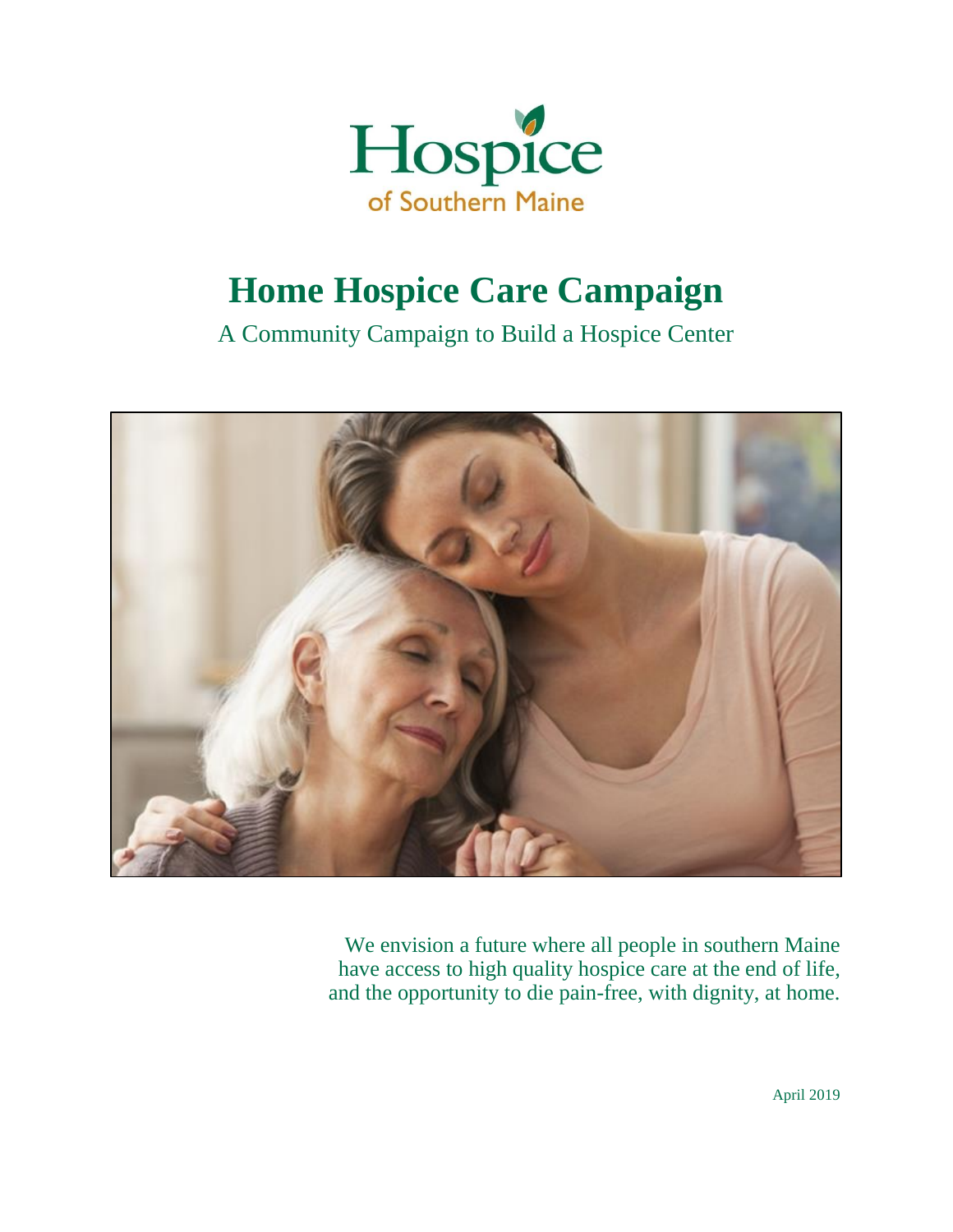*"Our mom wanted to pass at home. I was very concerned about taking that on. But with the love of family and your amazing support, medical guidance, and Hospice of Southern Maine staff, it was achievable."*

> – Karen Ross and Family Biddeford, Maine

Most of us, when asked how and where we want to die, answer simply "at home." Since opening our doors in 2004, Hospice of Southern Maine (HSM) has made that possible for thousands of people in southern Maine. National research indicates that most Americans (80%) wish to die in their own home, as comfortable and pain-free as possible. $1$  Hospice

empowers people to have more time with family and friends, free of pain, to accomplish milestones that are part of life's journey.

As patients' needs have changed over the years, becoming more complex and requiring more resources, HSM stepped forward to meet those needs. When an inpatient hospice facility in Cumberland and York counties was identified as an immediate

need, HSM built the Gosnell Memorial Hospice House and the community was there to generously support it. Today, the demand for hospice care at home is one of the most pressing needs as Maine's population ages. With more people completing their advance care plans, many are including their desire to remain as independent as possible, with support at home. **To address this critical need, HSM has launched the Hospice of Southern Maine Home Hospice Care Campaign to fund a new, 14,550 square foot Hospice Center in Scarborough, Maine.**

The new Hospice Center will be the central hub for supporting, mobilizing and dispatching HSM clinical teams that currently care for approximately 200 hospice patients every day. This number is slated to grow. The Board of Directors and Leadership began the quiet phase of the Campaign last year, with a goal to raise 75% in community support before breaking ground in June 2019. The Campaign is expected to close after the building reaches completion in the summer of 2020.

## **Hospice of Southern Maine's Rich Tradition**

Fourteen years ago, Maine ranked 49<sup>th</sup> in the nation for hospice care, and only 9% of people who were eligible for hospice were using it.<sup>2</sup> A group of community leaders recognized the need for better access to hospice care, and launched an effort to form HSM to provide hospice care for patients at home. The need for inpatient care became apparent and the Gosnell Memorial Hospice House was built thereafter. Today – thanks to strong community support, a track record of exceptional care and community education – hospice utilization has increased to 57% and now Maine

 $\overline{a}$ 

…most Americans (80%) wish to die in their own home…



<sup>1</sup> National Hospice & Palliative Care Organization (NHPCO)

<sup>2</sup> U.S. Medicare Hospice Utilization Report, 2003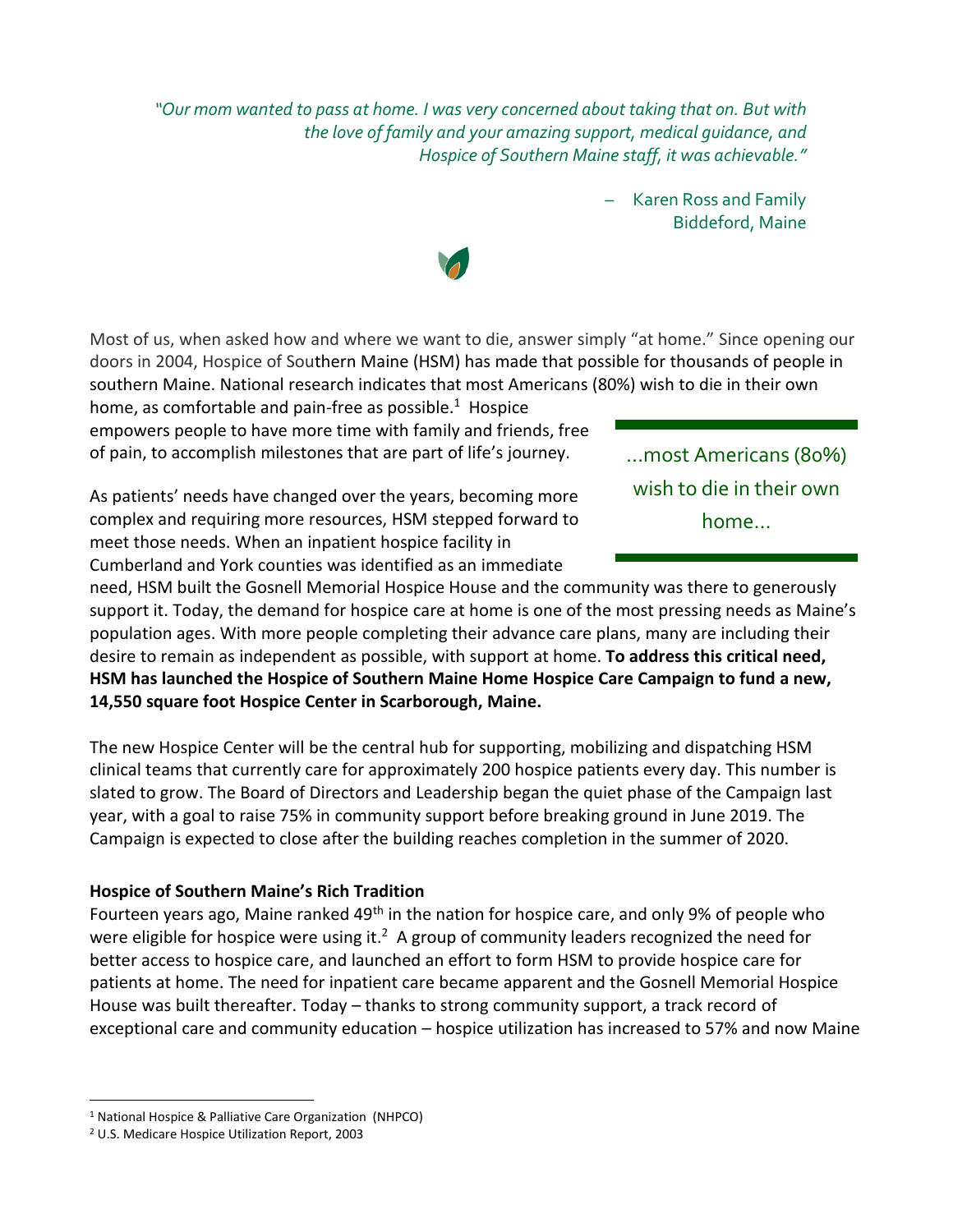ranks 25<sup>th</sup> in the nation.<sup>3</sup> Since 2004, HSM has cared for approximately 12,000 patients, while supporting their families and friends each step of the way.

HSM is fiscally sound with a \$15.6M operating budget, 160 staff, and a cadre of 150 volunteers. HSM's bereavement program provides grief support at no cost regardless of whether a person's loved one died in our care. Last year, 3,650 people sought bereavement services from HSM.

HSM's educational programs, conferences and outreach activities reach thousands of people annually. HSM has a broad base of community support to carry out our Mission. Individuals, businesses and foundations generously contribute over \$1M each year to help fund uncompensated patient care, bereavement counseling, volunteer recruitment and support, staff wellness, community education, and operating expenses that improve our ability to care for more patients and their families.

# **The Importance of Expanding HSM's Capacity to Serve Patients at Home**

According to the Medicare Payment Advisory Commission (MedPAC), Medicare enrollment is projected to increase by more than 50% over the next 15 years, from 54 million today to 80 million in 2030. This is a major factor impacting future healthcare delivery.

Over the next two and a half decades, people 65 and older will grow to comprise 22% of

Maine's population.<sup>5</sup>

With Maine's growing census of older adults, the number of HSM's home patients has doubled in the past seven years (90 in 2010 to  $\sim$ 180 in 2017). <sup>4</sup> Over the next two decades, that growth trajectory will be even more dramatic, as more Mainers age and require medical care.<sup>5</sup>

With the majority of Americans wishing to die at home, more resources will be needed to coordinate their care. Maine must be prepared to meet this demand. HSM's Hospice Center will

help support this need in southern Maine. Coordinating clinical and support programs together in one location will help manage this challenge. With services located together, we will strengthen our ability to care for more patients and provide a resource and support center for families.

## **Hospice of Southern Maine Future: A Hospice Center**

HSM is embarking on a new future. Together with our Board of Directors and Leadership we will launch the Hospice of Southern Maine's Home Hospice Care Campaign to build a Hospice Center in Scarborough. We foresee a welcoming environment that will focus on teaching, support and the coordination of quality patient care.

These programs will be part of the Hospice Center:

## • **Home Hospice Care Teams**

The new Hospice Center will be uniquely designed so our home care clinical teams -- physicians, nurses, hospice aides, social workers, and chaplains -- can coordinate home

 $\overline{a}$ 

<sup>3</sup> U.S. Medicare Hospice Utilization Report, 2013

<sup>4</sup> Hospice of Southern Maine Data, 2017

<sup>5</sup> US Census Report, 2011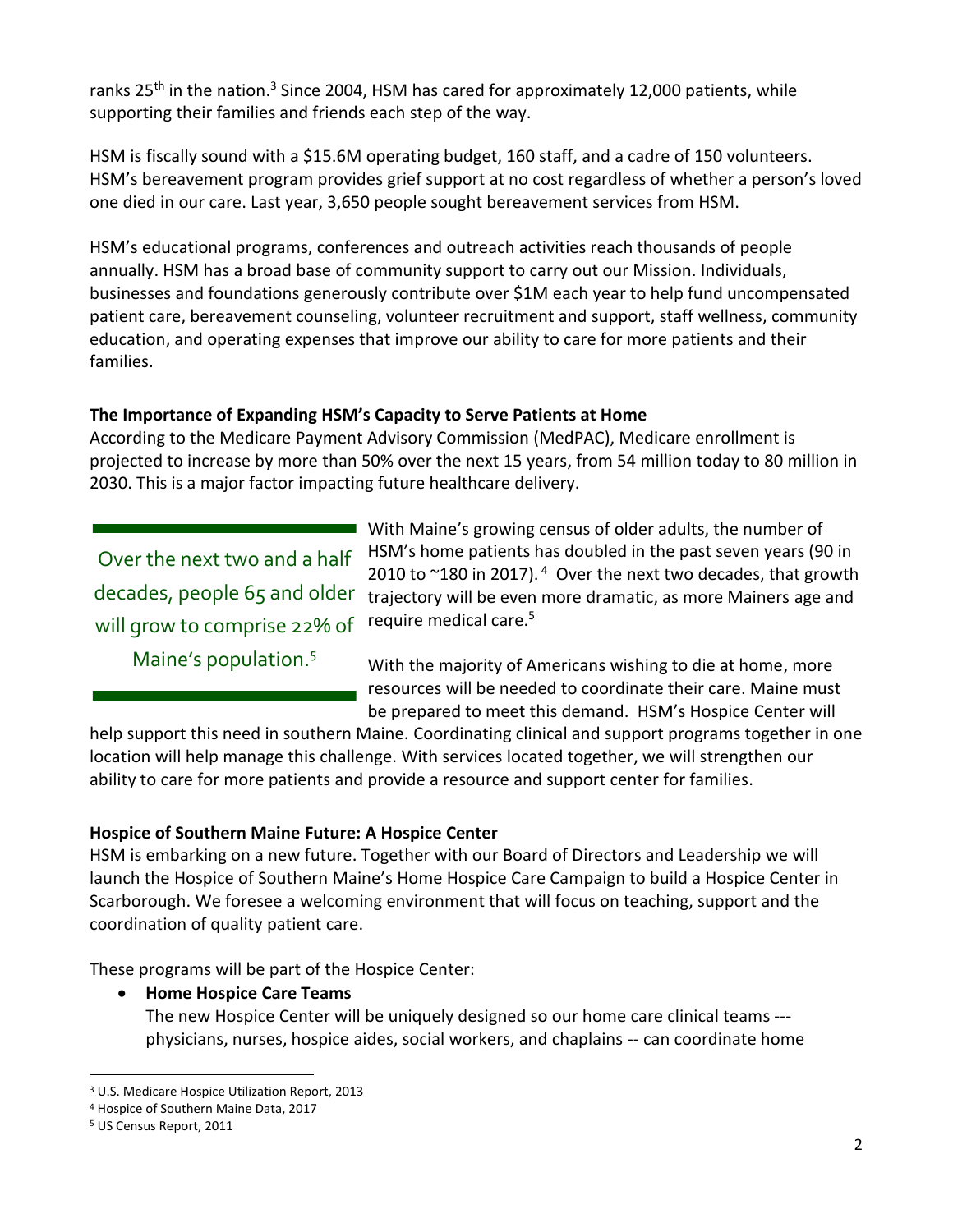hospice care, order medications and equipment, make confidential phone calls, plan visits, consult with the Medical Director and clinical supervisors, and collaborate on care plans to support the growing number of patients receiving hospice care in their homes.

### ● **Clinical Access Department**

The Access Department is typically the first point of contact, and where the hospice referral and admission process begins. The Access staff responds to thousands of phone calls and online inquiries each year, speaking with individuals, family members, physicians, hospitals, nursing homes, assisted living facilities, and other referring sources. A dedicated area with privacy and proximity to clinical supervisors will improve communication and responsiveness so patients can be admitted swiftly. There will also be private and comfortable meeting space where walk-in patients and families can discuss care options with clinical staff. By giving families support, compassion, and the knowledge they need, we will be able to support families during each step of their hospice journey.

## • **Family Bereavement Suite**

Helping families after a loss is an integral part of HSM's Mission. The family bereavement suite will be a peaceful space dedicated for individual and group support sessions, family meetings, and spiritual care.

# • **Learning Suite & Simulation Lab**

Hospice must provide a consistent and predictable model of care. When people call HSM, they want to know they can count on excellent, patient-centered care time after time. The Hospice Center will host a learning suite that will help us develop and maintain a competent, confident workforce –well schooled in the HSM way of providing excellent hospice care. This is important to ensure the delivery of high-quality patient care and to support our work in recruiting and retaining the best and the brightest staff during an era of drastic healthcare provider shortage. Additionally, part of the hospice model of care is teaching families at the bedside to care for their loved ones. In addition to providing education at home, there will be care education offered for families in the Simulation Lab.

## ● **Community Room**

This large, community-facing space will hold 90+ people, and will be utilized for many purposes, including community education about hospice and end of life, HSM Board meetings, Interdisciplinary home care team (IDT) meetings, and special events throughout the year. We are excited to share this new space with those we serve, as well as businesses and others in the community.

## ● **Volunteer Management and Training**

Currently, 150 HSM volunteers support patients and families in a variety of settings. For patients at home, they provide a variety of services, including companionship, assisting with errands, and light household chores. HSM volunteers receive 30 hours of training, with additional CEUs required each year. The new Hospice Center will host a dedicated space for volunteer recruitment, training, and continuing education.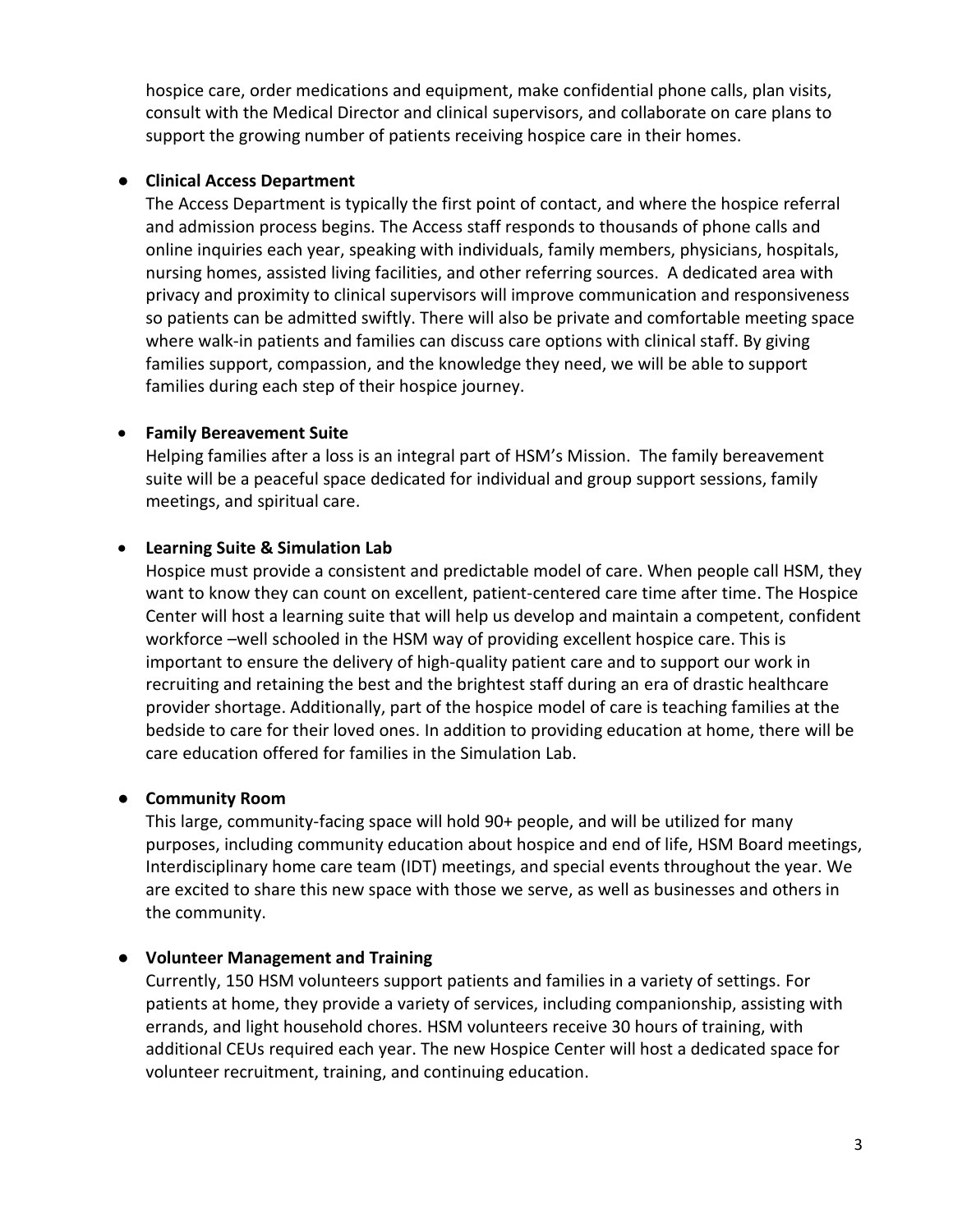## ● **Support Services**

Every successful business relies upon a solid foundation of sound operational and fiscal management. The staff carrying out these fundamental support services are essential to delivering the highest quality patient care and to strengthening the sustainability of HSM's Mission.

## **Who Benefits?**

 $\ddot{\phantom{a}}$ 

*Patients…*HSM knows, and research indicates, that when patients are admitted to hospice sooner in their illness, they often have better quality of life, and can live up to 25% longer. With earlier referral to a hospice program, patients may receive care that results in better management of symptoms, leading to stabilization of their condition and prolonged survival.<sup>6</sup> People with a terminal illness are eligible for hospice when their prognosis is six months or less. Patients may

continue to receive care after the 6-month mark, and often do. HSM staffs often hear, "We wish we knew about hospice sooner."

*Families…* HSM frequently witnesses families and caregivers struggling to evaluate when hospice care is appropriate. HSM wishes to bring about a new day where patients and families find the comforting support they need to make important decisions.

While HSM has made strides reaching more people through care and education, nearly 1,400 in southern Maine, who are eligible for hospice, still die each year without it.7

*Caregivers …* Most family caregivers want to spend the time with their loved ones. Teaching families how to care for their loved ones gives them confidence and the feeling, "I've got this!" The hospice model teaches families to care for their loved ones at their bedside. We recognize families may want to know more, the new Hospice Center will offer patients and families the most current and relevant end-of-life information.

*Maine Healthcare Providers…* Since HSM opened its doors, our expertise has become an educational training model for students at the University of New England, University of Southern Maine, and for Maine Medical Center's CNA program. HSM will be a leader in teaching end-of-life care for the next generation of Maine's healthcare professionals.

*Community…* The Hospice Center will be strategically located on Route 1 at the intersection of Lincoln Ave., in Scarborough. With quick and easy access to highways and major roadways, care teams can connect quickly to home patients throughout Cumberland and York Counties.

<sup>6</sup> National Hospice & Palliative Care Organization (NHPCO)*,* Massachusetts General Hospital study - 2007